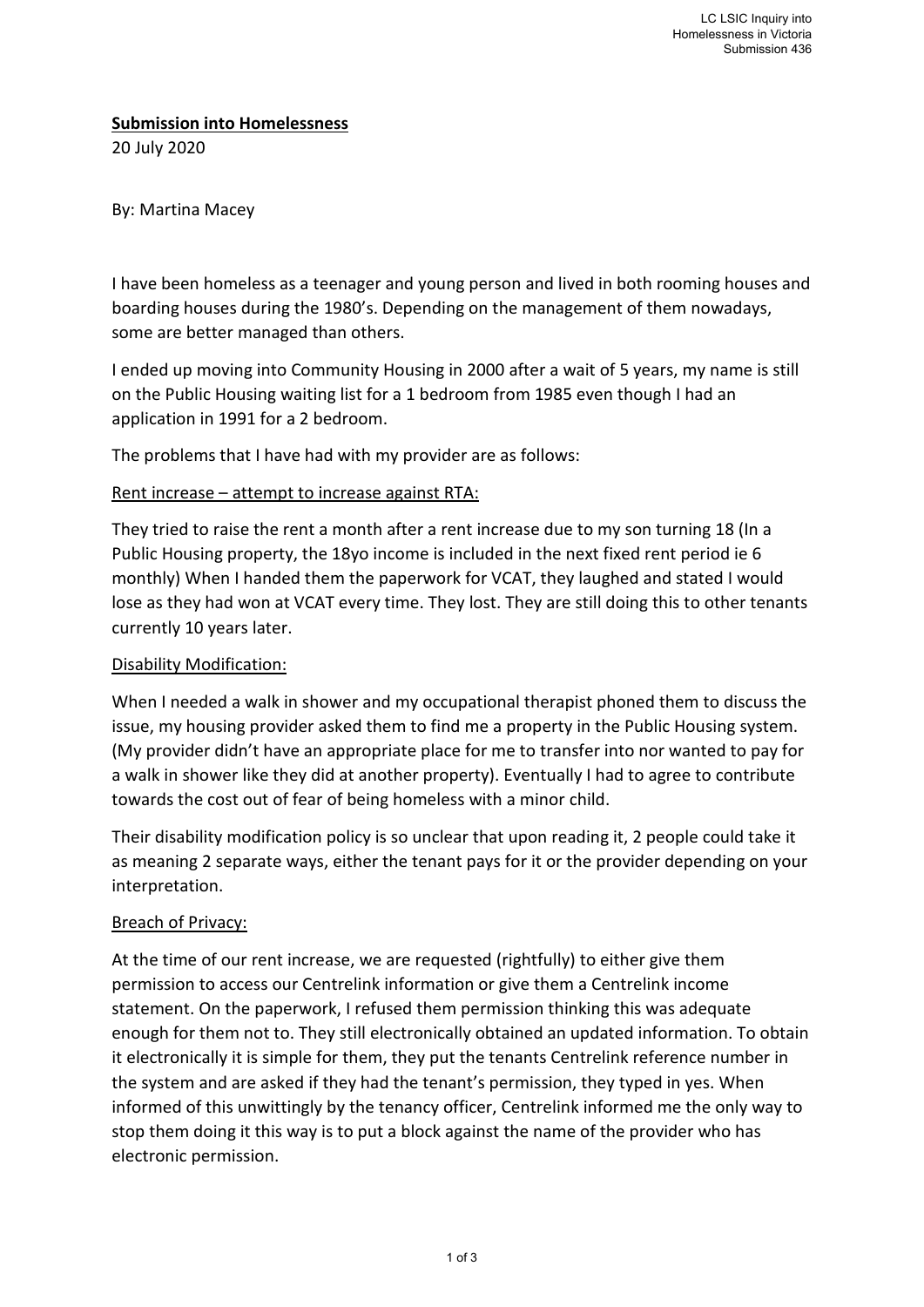# Underutilisation:

The week before my son was due to move out into his own home, the tenancy officer informed me that I had to move out as they needed my unit for workers to pay a mortgage.

This is 2 fold due to:

- 1. There were 2 other 2 bedroom townhouses on the property that had 1 person living in them for over 5 years since their children moved out and they were not informed they had to move out
- 2. As the land was given to them by the local council. Funding to build was also given to them by council and both the state and federal governments, unless they took out a mortgage, there should not have been one. When quiried about the mortgage (as in prove it), the tenancy worker informed me she couldn't under the privacy act.

They then sent a worker from middle management to inform me that as the underutilisation rule was in my lease, I had to abide by it. I then argued that unless they were going to do the same to the other 2 tenants on the property, then they were targeting me. They weren't pressuring those 2 tenants for underutilisation and they were not going to offer me another property as in 1 bedroom. Ito stay here I had to get a medical form filled out that I required a 2 bedroom. (Which I did)

# Transfer applications:

In February 2019, tenants who had a transfer in were sent a letter by the landlord that we would be transferred to the public Housing waiting list and would be contacted by DHHS in relation to this. If we did not want this, we would then be taken off all transfer lists and not get a transfer. I had a transfer in for a 2 bedroom disability unit. I didn't hear from DHHS re the transfer, and the tenant who was in the rare disability unit passed away leaving an able bodied resident in the unit. This is one of the very few disability units that the community housing provider has and they signed a lease with the able bodied resident. As I am unable to use the met buses or the public transport that is around any of the other properties my landlord owns/manages (due to steps of which I can't climb and I have had discussions with the provider on this on many occasions) This property is the only 1 with a disability unit accessible to the community bus which gives me access to the low trams at super stops. T move into any of their other properties leaves me even further financially disadvantaged due to the fact that I should have to pay for taxies etc to get me to appointments/shopping